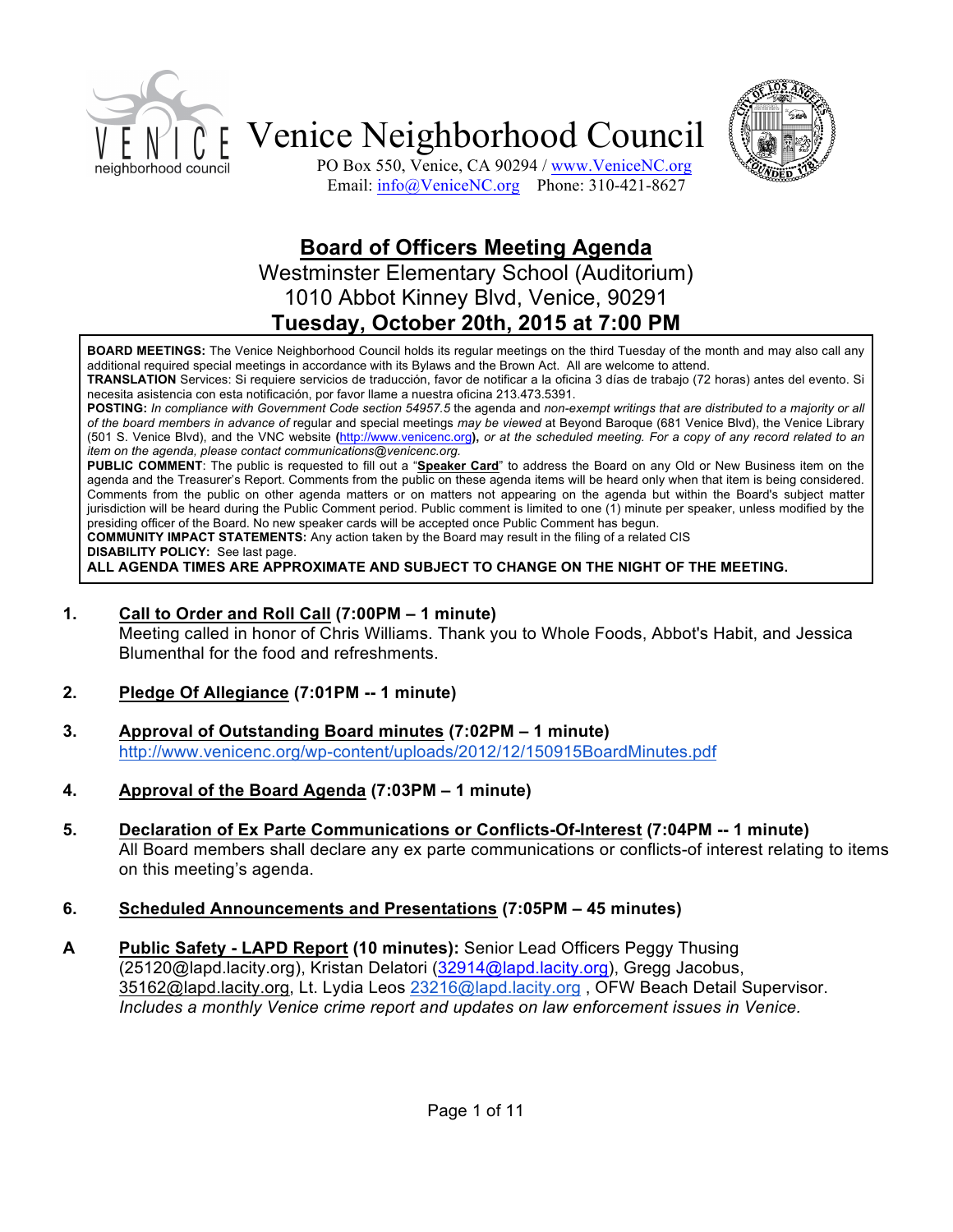



PO Box 550, Venice, CA 90294 / www.VeniceNC.org Email:  $info@$ VeniceNC.org Phone: 310-421-8627

- **B Government Reports (15 minutes)** (Representatives have standing place on the agenda, but are not always available to attend)
	- City Councilmember Mike Bonin, Field Deputy, Jesus "Chuy" D. Orozco, 310-568-8772 (jesus.d.orozco@lacity.org)
	- Congressman Ted Lieu, Representative Janet Turner, 310-496-9896 janet.turner@mail.house.gov
	- U.S. Senator Dianne Feinstein, Representative Cameron I. Onumah, (310) 914-7300 (Cameron\_Onumah@feinstein.senate.gov)
	- State Senator Ben Allen, Representative Fernando Morales, 310-318-6994 (fernando.morales@sen.ca.gov)
	- State Assemblyperson Autumn Burke, Rep Odysseus Bostick, 310-412-6400 (odysseus.bostick@asm.ca.gov)
	- LA County Supervisor Sheila Kuehl Westside Field Deputy Rachel Zaiden, 213-974-3333 (rzaiden@bos.lacounty.gov)
	- Mayor Eric Garcetti, Westside Deputy, Daniel Tamm, 213-978-0836 (Daniel.Tamm@Lacity.org)
	- Ejiah Cooper Oakwood Rec Park Director, 310-452-7479 (ejiah.cooper@lacity.org)
	- Commissioner Joel Jacinto Board of Public Works; Rep Shelley Wong (shelley.wong@lacity.org)

## **C VNC Announcements (5 Minutes)**

- President Mike Newhouse (President@VeniceNC.org)
- Vice President Marc Saltzberg (VicePresident@VeniceNC.org)
- Westside Regional Alliance of Councils- Mike Newhouse, WRAC President, Marc Saltzberg, VNC Representatives. (Chair@westsidecouncils.org),
- Los Angeles Neighborhood Council Coalition (LANCC) Ivan Spiegel (Parliamentarian@VeniceNC.org)
- VNC Elections 2016: Ivan Spiegel, Elizabeth Wright
- VNC Representative to DWP: Dede Audet
- Venice Chamber Of Commerce: Carl Lambert, President (carl@lambertinc.com)

# **D Great Venice Toy Drive (3 Minutes)** Mariana Aguilar (thegreatvenicetoydrive@gmail.com)

Please save the date. Sat Dec 19, 2015 10am – 2pm @ Oakwood Recreation Center, Venice, CA, We currently plan for the Festival to include the toy giveaway, arts and crafts, a moon bounce, face painting, a used book giveaway, free food, free photos with Santa (for at least a portion of the event), and a snow play area. Please also feel free to contact members of the committee with any questions or with any ideas you have as to how to improve the event. We will be collecting toys beginning in November, including at the November and December Board meetings.

# **E Venice Bikeshare Update (5 Minutes)** (Jessie Holzer jessie.holzer@lacity.org)

Provide an update on planned Venice bikeshare station locations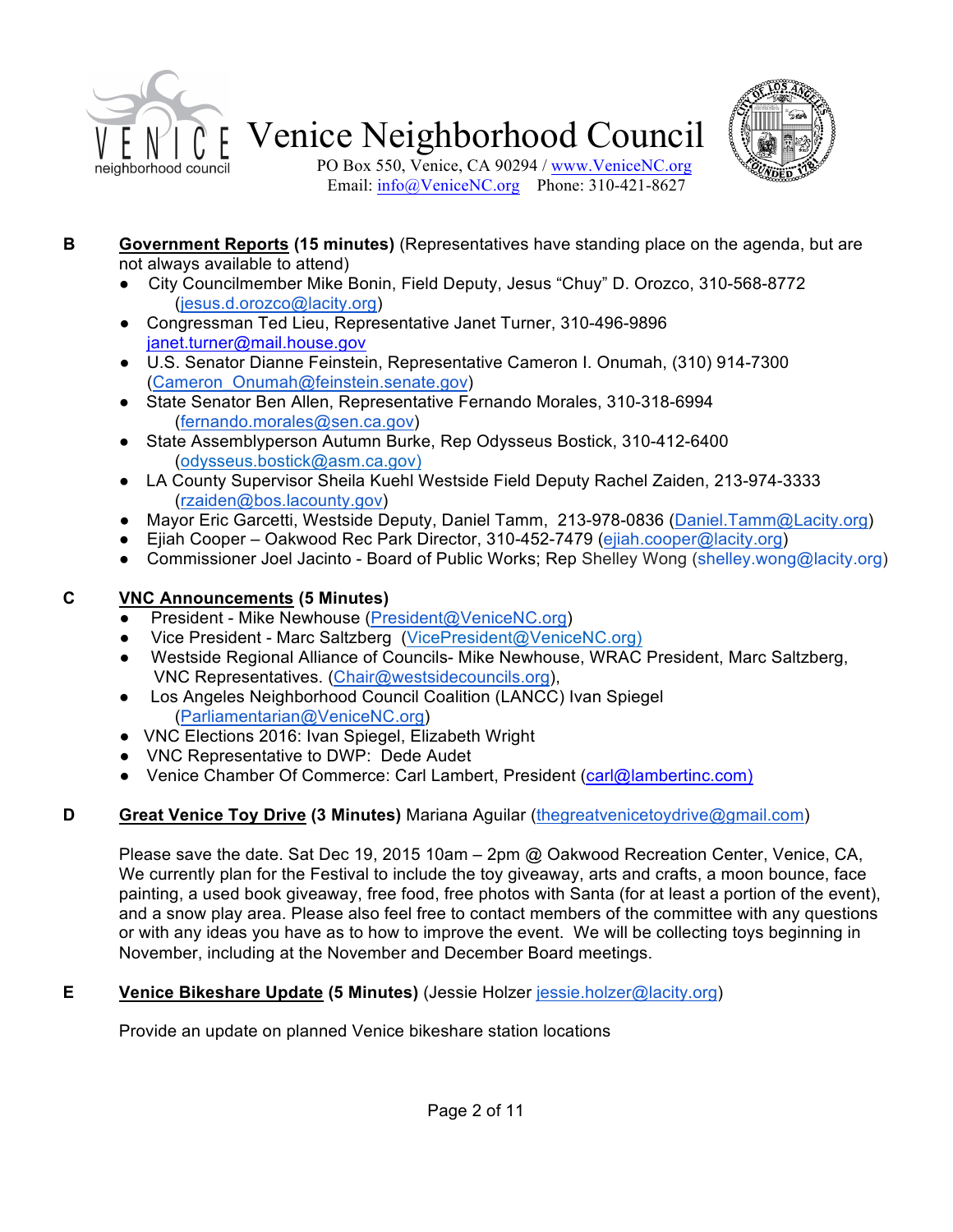



## **F Revisions to LA Billboard Ordinance (5 Minutes)** (Patrick Frank plf@grabados.org) **[EXHIBIT]**

Venice Residents should inform themselves about the CPC action on revising the LA Billboard Ordinance.

- **7. Treasurer's Report (7:50PM - 5 minutes)** Hugh Harrison on behalf of Budget & Finance Committee, (Treasurer@VeniceNC.org) [Discussion and possible action] **[EXHIBIT]**
- **A MOTION:** The Venice Neighborhood Council approves the attached Monthly Expenditure Reports for September 2015. Recommended by Budget and Finance Committee 3-0-0 [10/6/15]
- **B MOTION:** The Venice Neighborhood Council allocates \$500 from Board Community Improvement Projects to the Vera Davis Thanksgiving event. Neighborhood Committee Vote 12-0-1 [9/24/2015] Recommended by Budget and Finance Committee 3-0-0 [10/6/15]
- **C MOTION:** The Venice Neighborhood Council shall hire a graphic artist to assist in the preparation of outreach and election materials. Recommended by Budget and Finance Committee 3-0-0 [10/6/15]

#### **8. General Consent Calendar (7:55PM -- 1 minute)** *[All agenda items on the Consent Calendar will pass when the Consent Calendar is approved. No discussion or Public Comment is allowed on any item. Items may be removed by any board member or stakeholder. Removed items will go to the end of the agenda and be treated as regular agenda items with discussion and public comment.]*

### **A Approval of Election Procedures Stipulation Worksheet** (Ivan Spiegel elections@venicenc.org) **[EXHIBIT] [EXHIBIT]**

**MOTION:** The VNC Board approves the 2016 Election Procedures Stipulation Worksheet as recommended by the Elections Committee with the following choices:

Election Time: 10AM to 6PM Election Location: Westminster School Translation: Spanish Election Chairs: Elizabeth Wright, Ivan Spiegel Outreach Chair: Sylvia Aroth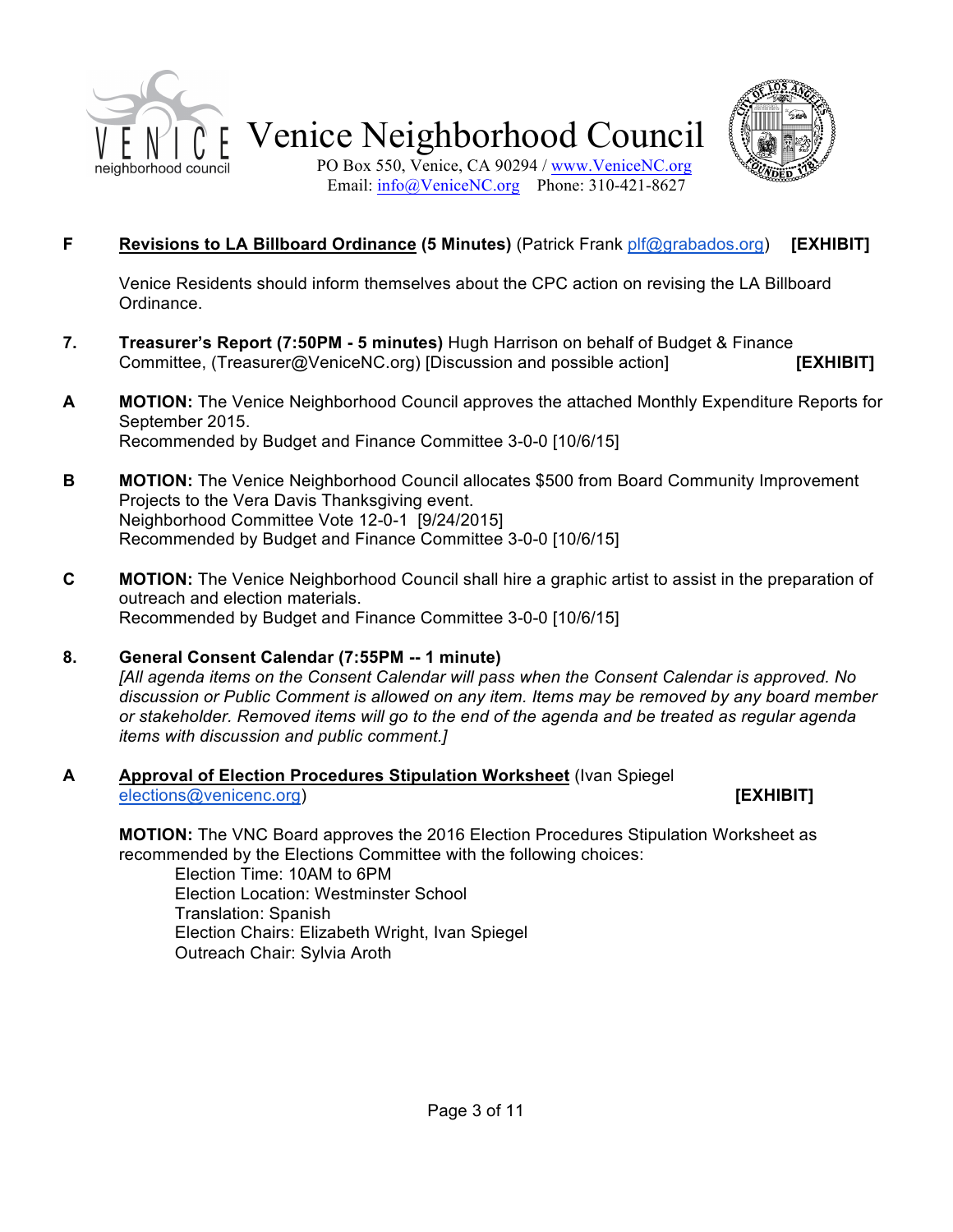



PO Box 550, Venice, CA 90294 / www.VeniceNC.org Email:  $info@$ VeniceNC.org Phone: 310-421-8627

## **B Motion to Accelerate Street Repairs** (Marc Saltzberg vicepresident@venicenc.org)

**MOTION:** WHEREAS, the City of Los Angeles Bureau of Street Services Small Truck Street Repair Program made minor street repairs at 7 locations on September 21st, 2015 but referred 8 additional locations to BSS District Maintenance, 8 others to BSS Resurfacing Division and did not repair two others (see locations:

http://www.venicenc.org/wp-content/uploads/2012/09/Street-Repairs-NC-Req-form-1-2015\_final.pdf AND WHEREAS, all locations were suggested by residents and representatives of residents serving on the VNC Neighborhood Committee;

THEREFORE BE IT RESOLVED, that the Venice Neighborhood Council Board refers the unrepaired 18 locations to CD11 Council Member Mike Bonin for evaluation for accelerated repairs and possible funding.

## **9. Land Use and Planning Committee (LUPC) Consent Calendar (7:51 PM -- 1 minute)**

*[All agenda items on the Land Use and Planning Committee (LUPC) Consent Calendar will pass when the LUPC Consent Calendar is approved. No discussion or Public Comment is allowed on any item. Items may be removed by any Board member or Stakeholder. Removed items will go to the end of agenda item 11. Land Use and Planning Committee and will be treated as regular LUPC agenda items, with discussion and public comment.*

## **A Due Process Considerations re. ZA Determination for 320 Sunset Ave, Oakwood Subarea,**

Robin Rudisill, Chair & Mark Kleiman

ZA-2013-3376-CDP-CUB-SPP-1A

West L.A. Area Planning Commission Appeal Hearing Wednesday October 21, 2015, 4:30 pm, Henry Medina West L.A. Parking Enforcement Facility 2<sup>nd</sup> Floor, Roll Call Room, 11214 Exposition Blvd Due process concerns re. ZA approval without final plans and without public review/hearing for significant changes to project specs.

For copy of citizen Appeal of CDP, CUB & SPP Determination:

*http://www.venicenc.org/320-sunset-ave/*

## **Recommended by LUPC on 10-5-15: 6-0-0 (RR/MK)**

**MOTION:** The VNC Board recommends to the West L.A. Area Planning Commission that they consider the numerous procedural due process issues in their decision on this Appeal, including:

1. Significant and ongoing ex-parte communications

2. Inappropriate and insufficient Exhibit A plans

3. That, in spite of the significance of the changes to the project, it was not sent back to the community to review through the Public **City** Hearing process

4. That the ZA assigned was not changed to another ZA when the project changed significantly, as is

usually done when a case has another **Public** City Hearing due to significant project changes

5. Insufficient community outreach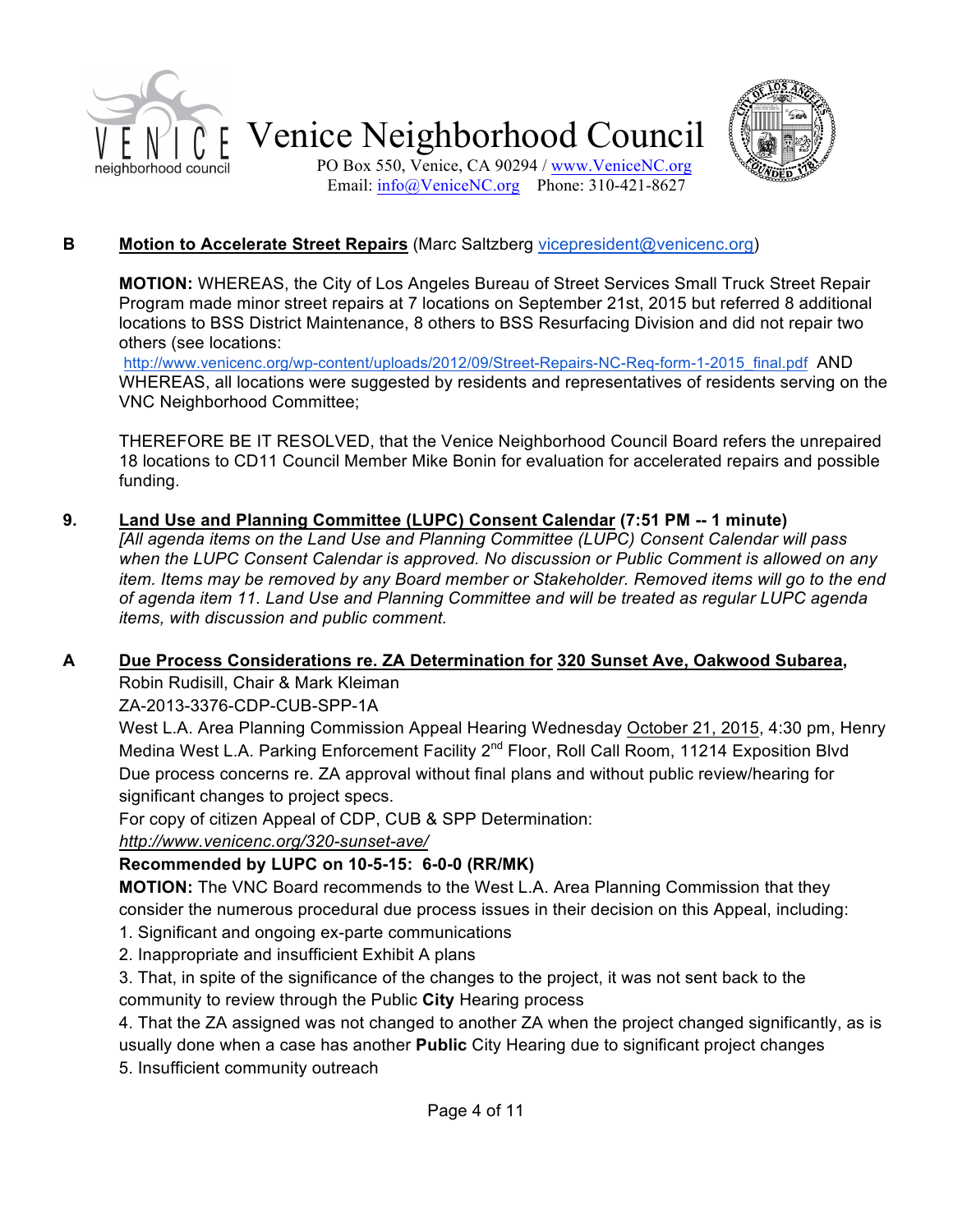



PO Box 550, Venice, CA 90294 / www.VeniceNC.org Email:  $info@$ VeniceNC.org Phone: 310-421-8627

## **B 78 Market St (aka 1501 Pacific Ave), North Venice Subarea,** CM-1 zone, General Plan

Land Use Plan designation: Limited Manufacturing

ZA-2014-4913-CDP-SPP and ENV-2014-4914-CE

VCZSP Compliance: SPP

# *http://www.venicenc.org/78-market-st/*

City Hearing Thursday October 22, 2015, 10:00 am, West L.A. Municipal Bldg, 2<sup>nd</sup> floor Hearing Room, 1645 Corinth Ave

Project Description: remodel of existing 2,310 sq ft (2,121 sq ft per ZIMAS) commercial structure, consisting of a change of use of the ground floor from medical office to 1,823 sq ft floor area of retail use and a 1,531 sq ft 2<sup>nd</sup> story addition consisting of 1,092 sq ft floor area of retail use and 329 sq ft floor area of office use. The project will result in a 27' 6" tall, 3,581 sq ft commercial structure, on a 3,784.7 sq ft lot, with grandfathered parking for the 1<sup>st</sup> floor (parking grandfathered at 0 as there is no parking increase required for change of use due to decrease in parking required based on current LUP parking regulations for a change from medical office use, 1 space for each 150 sq ft floor area, to retail use, 1 space for each 225 sq ft floor area, and latest 1966 C of O indicates NO parking required for Medical Office use, and no BIZ parking required in 1966); and parking required and provided of 6 on-site spaces for the  $2^{nd}$  floor addition, 4 of which are tandem (2/2), one of which is a handicapped space, and one of which is met with 4 bicycle parking racks (in the outdoor patio area) Applicant: Robert Thibodeau

LUPC Staff: Kathleen Rawson

# **Recommended by LUPC on 10-5-15: 5-0-1 (KR/RD)**

**MOTION:** The VNC Board recommends approval of the project as presented.

# **C 1656 Abbot Kinney Blvd, North Venice Subarea,** C2-1-O-CA zone, General Plan Land

Use Plan designation: Commercial Artcraft DIR-2015-2823-CDP and ENV-2015-2716-EAF

VCZSP Compliance: None

*http://www.venicenc.org/1656-abbot-kinney-blvd/*

**City Hearing Thursday October 22, 2015, 9:30 am, City Hall, 200 N. Spring St., Room 1050** Project Description: "reversion to acreage" (TT-72841-REV) to legally delineate, acknowledge and record the property and approve minor site and landscape maintenance/improvements, including installing "living fence" no more than 3'6" tall with bougainvillea, along Venice Blvd, refinishing 703 sq ft of decorative concrete access driveway from Venice Blvd w/740 sq ft of decorative concrete to match, adjoining the existing driveway, installing custom swinging gate adjoining existing driveway from Venice Blvd, planting new landscaping, including 8 living fence planters with one extended planter along Abbot Kinney and Venice Blvd containing approx. 41 5-gallon shrubs, 3 boxed trees & approx. 1,324 sq ft of botanical ground cover to replace existing pavement or gravel Applicant: Chris Parker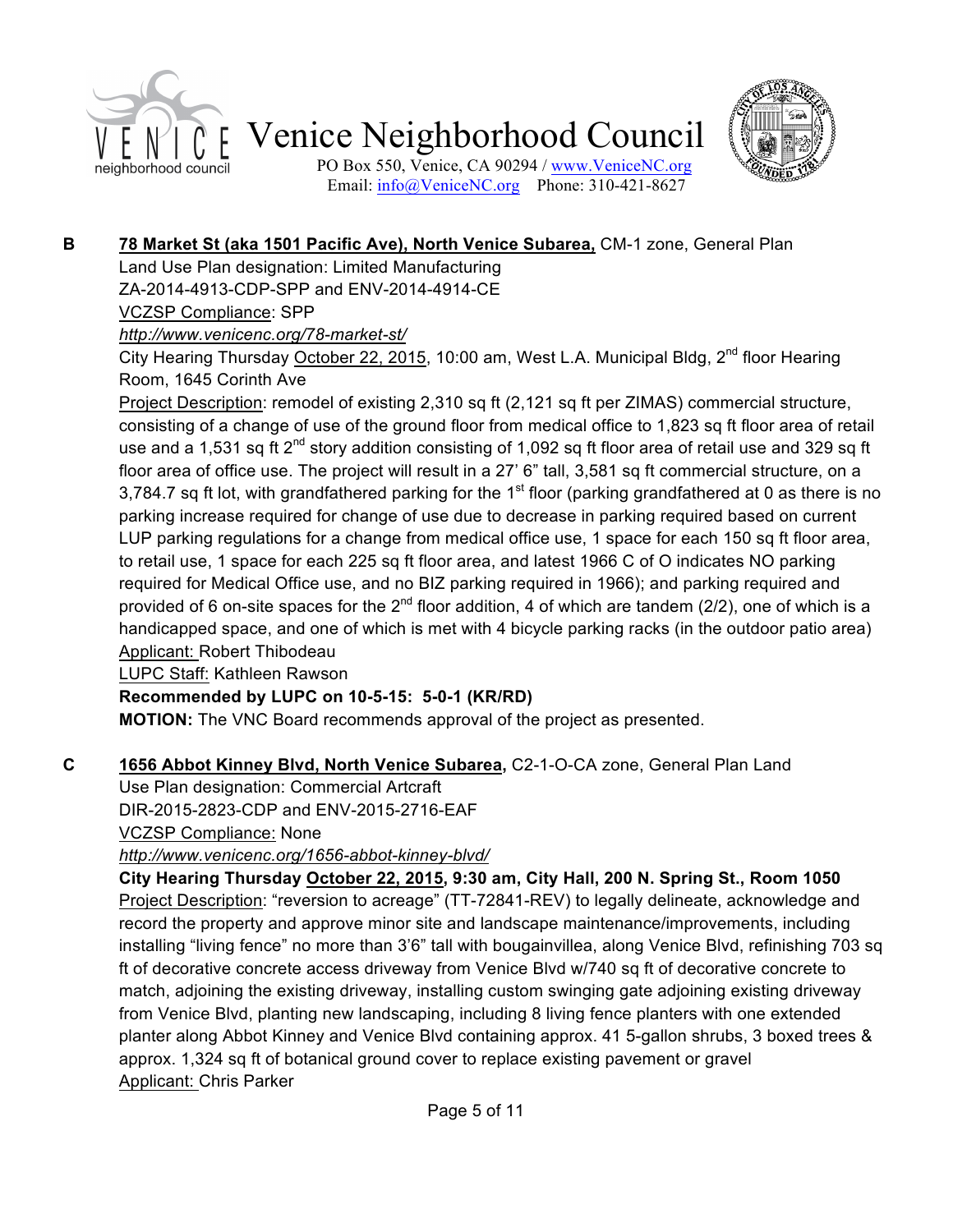



PO Box 550, Venice, CA 90294 / www.VeniceNC.org Email:  $info@$ VeniceNC.org Phone: 310-421-8627

### LUPC Staff: Robin Rudisill, Chair **Recommended by LUPC on 9-21-15: 4-0-2 (TD/MK) MOTION:** The VNC Board recommends denial of the project.

## **D 910 Abbot Kinney Blvd & 916 Main St, North Venice Subarea,** C2-1 zone, General

## Plan Land Use

Plan designation: Neighborhood Commercial

ZA-2014-3288-CDP-SPP and ENV-2014-3289-MND and ZA-2015-2104-CEX and ZA-2015-2105- CEX

VCZSP Compliance: SPP

*http://www.venicenc.org/910-abbot-kinney-blvd/*

City Hearing took place on August 6, 2015

Project Description: change of use of existing 1-story commercial building from office, retail, medical offices and storage to 5 retail spaces (6,503 sq ft), 1 restaurant space (2,061 sq ft) with outdoor patio (550 sq ft) & storage

Applicant: Robert Thibodeau

LUPC Staff: Robert Aronson, Vice Chair

# **Recommended by LUPC on 9-21-15: 4-0-2 (RA/MK)**

**MOTION:** The VNC Board recommends approval of the shell and core as presented, with 20 actual parking spaces and 8 bike spaces with no outdoor alcohol or food adjacent to the school on the outside patio.

**E 820 Indiana Ave, Oakwood Subarea,** RD1.5-1 zone, General Plan Land Use Plan designation: Multiple-Family Residential Low Medium II, continued from August 24, 2015 meeting ZA-2014-3801-CDP-ZAA-MEL and ENV-2014-3802-MND and DIR-2014-3591-VSO VCZSP Compliance: VSO

*http://www.venicenc.org/820-indiana-ave/*

City Hearing took place on September 10, 2015

Project Description: Mello Act Determination, construction, use & maintenance of a 3-story, **30' 1 ½" tall (51' 10" vs. ground floor elevation of 21' 8 ½") with sloped roof,** 2,300 sq ft, second SFD & attached 2-car garage and 3 uncovered **parking** spaces, on a lot with an existing 1-story, 1,357 sq ft SFD, built in 1922, which is to remain; ZAA **requested** to allow a 6' wide passageway in lieu of 8' as required, all on a 5,281 sq ft lot, with total project size of 3,657 sq ft (69% FAR)

Applicant: Matthew Royce

LUPC Staff: Mehrnoosh Mojallali

# **Recommended by LUPC on 10-5-15: 6-0-0 (MM/RD)**

**MOTION:** The VNC Board recommends approval of the project as presented.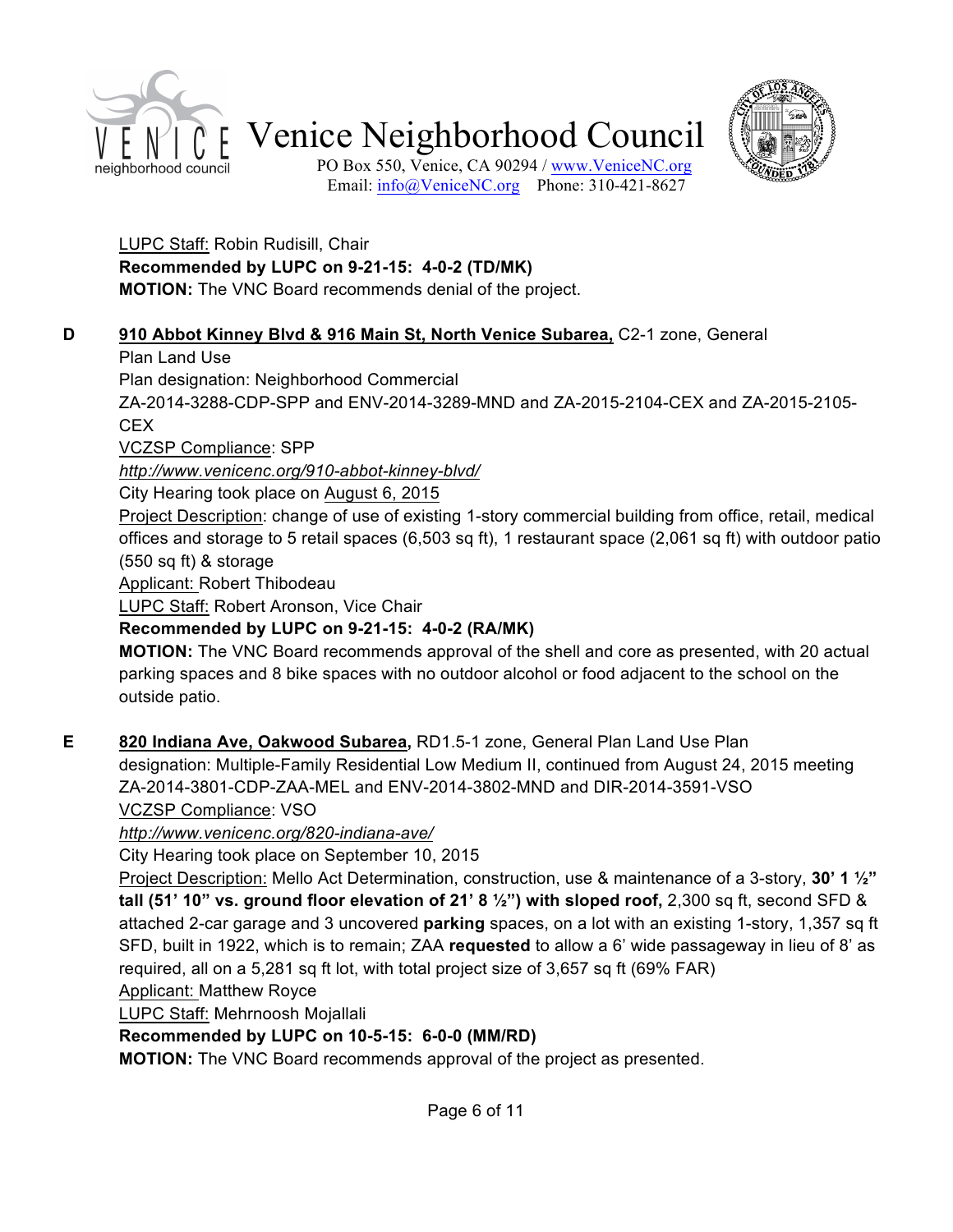



PO Box 550, Venice, CA 90294 / www.VeniceNC.org Email:  $info@$ VeniceNC.org Phone: 310-421-8627

**F 414-414 ½ Brooks Ave, Oakwood Subarea,** RD1.5-1 zone, General Plan Land Use designation: Multiple-Family Residential Low Medium II

ZA-2014-4273-CDP and ENV-2014-4274-CE and ZA-2013-1079-ZAA\* and DIR-2014-4145-VSO VCZSP Compliance: VSO

## *http://www.venicenc.org/414-brooks-ave/*

City Hearing took place on September 24, 2015

Project Description: demo of existing detached 325 sq ft garage & construction of a 3-story, 29' 6" tall, 692 sq ft 2nd dwelling unit w/408 sq ft of uncovered deck/balcony areas over a 675 sq ft attached 3 car garage, in conjunction with an existing single-family dwelling & detached 2-car garage, all on a 5,200 sq ft lot.

(\* ZAA for reduced passageway of 5' **(as is existing)** in lieu of required 10' for the purpose of constructing a  $2^{nd}$  dwelling unit at the rear of the property was approved in advance, on  $7/2/13$ ) Applicant: Milton Devore

LUPC Staff: Gabriel Ruspini

## **Recommended by LUPC on 9-21-15: 5-0-1 (GR/MR)**

**MOTION:** The VNC Board recommends approval of the project as presented.

- **10. Announcements & Public Comment on items not on the Agenda (7:58PM -- 10 minutes)** *[No more than 1 minute per person – no Board member announcements permitted]*
- **11. Old Business** *[Discussion and possible action]* **(8:10PM -- 15 minutes)**
- **A1 Presentation by Jessie Holzer from Councilman Bonin's office (5 minutes)**
- **A2 Additional Crosswalks implemented on Pacific Ave bet. Navy and Washington Ave.** (**5 minutes)** Melissa Diner on behalf of the OFW Committee (melissa.diner@venicenc.org)

**MOTION:** The Venice Neighborhood Council recommends the installation of crosswalks from Navy to Washington on Pacific Ave. Printed on road, with flashing lights or markers.

### **A3 Traffic Light Installation on Pacific Ave., @ Sunset Ave.** (**5 minutes)** (Aaron Davis aaronloringdavis@gmail.com)

**MOTION:** The Venice Neighborhood Council supports the investigation and feasibility of a traffic light to be installed on Pacific Ave., @ Sunset Ave., which is at approximately 510 Pacific Ave.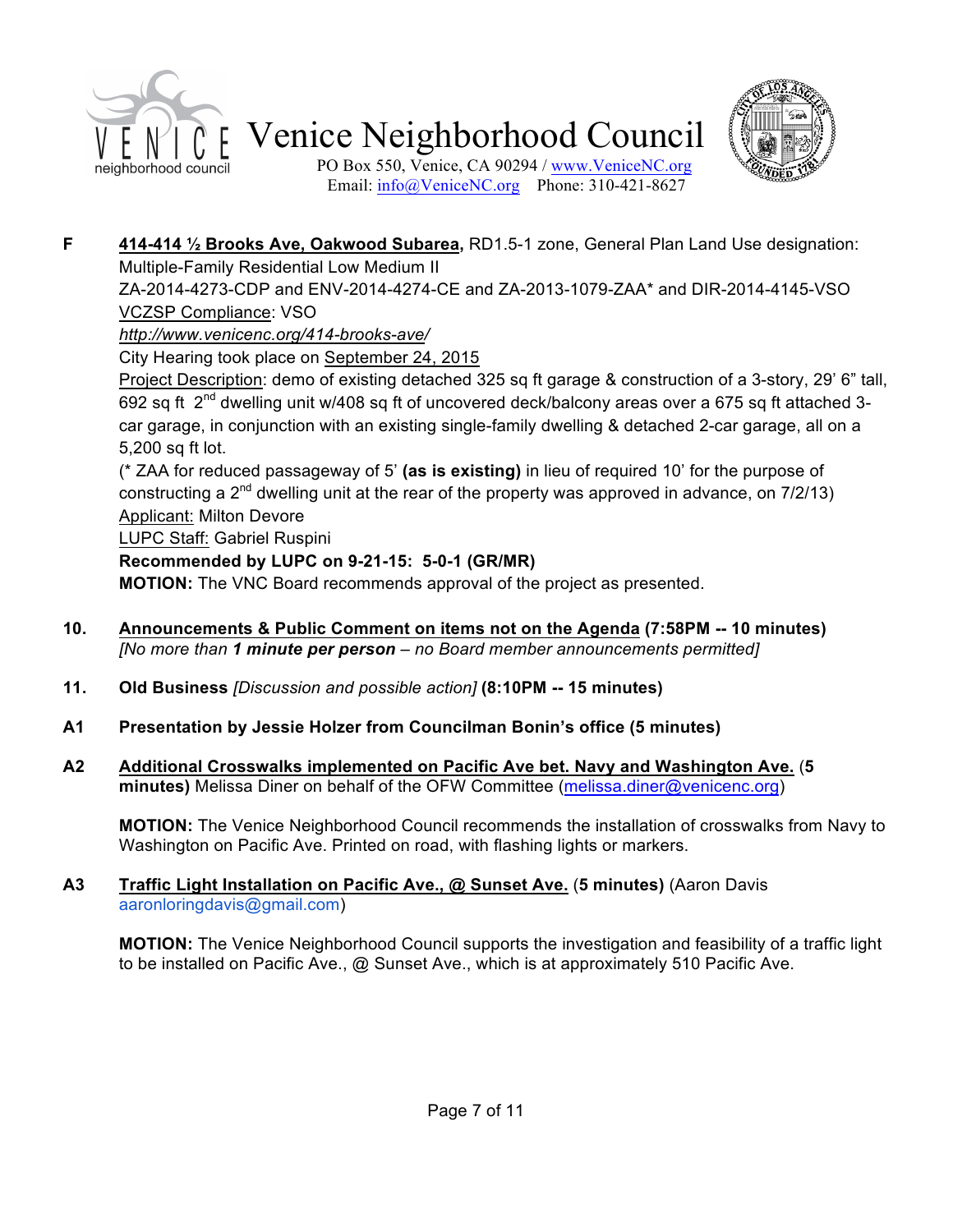



**A 934 Amoroso Place, Milwood Subarea**, **(15 minutes)** R2-1 zone, General Plan Land

Use Plan designation: Multiple-Family Residential Low Medium I

DIR-2015-2907-CDP-SPP and ENV-2015-2906-CE

VCZSP Compliance: SPP

*http://www.venicenc.org/934-amoroso-place/*

### **City Hearing Thursday October 26, 2015 has been CANCELLED**

Project Description: *On a Walk Street*--demo of 148 sq ft of existing 833 sq ft SFD & demo of detached accessory garage; construct 1<sup>st</sup> floor addition of 169 sq ft, new 2<sup>nd</sup> floor of 1,463 sq ft, a roof deck and a new attached 2-car garage to the existing SFD. New Recreation Room. Total sq ft proposed is 2,317, on a 3,590 sq ft lot

Applicant: Bill Tsui, YU2e, Inc., LOC Equities, LLC

LUPC Staff: Gabriel Ruspini

### **Recommended by LUPC on 10-5-15: 3-2-1 (GR/MK)**

**MOTION:** The VNC Board recommends denial of the project as presented, for the following reasons: 1. The project is on a Walk Street, on the south side of the 900 block, with a predominance of original, small, 1-story buildings.

2. The proposed project is a 2-story single-family dwelling that is significantly larger than the existing structure on the site, a 1-story craftsman style bungalow circa 1921, and significantly larger than the other structures in the surrounding existing neighborhood, and as such does not meet the standards required such that Findings can be made as per Section 8. C. 1. of the Venice Coastal Zone Specific Plan, which requires: "That the Venice Coastal Development Project is compatible in scale and character with the existing neighborhood, and that the Venice Coastal Development Project would not be materially detrimental to adjoining lots or the immediate neighborhood."

3. The project does not comply with the Venice LUP Policies on Preservation of Venice as a Special Coastal Community, which require the preservation of neighborhood scale, mass and character and architectural diversity.

### **B 2919 Sanborn Ave, Southeast Venice Subarea, (10 minutes)** R1-1-O zone, General

Plan Land Use Plan designation: Single-Family Residential Low, Dual Permit Jurisdiction Coastal Zone, continued from September 21, 2015 meeting

ZA-2014-4517-CDP-SPP-MEL and ENV-2014-4518-CE

VCZSP Compliance: SPP

*http://www.venicenc.org/2919-sanborn-ave/*

City Hearing took place on September 17, 2015

Project Description: Mello Act Determination, demo of existing SFD & construction of a 30' 7", 2-story, 3,186 sq ft SFD w/ attached 400 sq ft garage & 1 uncovered parking space, on a 4,584 sq ft lot (70% FAR)

Applicant: Daphne Abergel

LUPC Staff: Maury Ruano

### **Recommended by LUPC on 10-5-15: 4-2-0 (RR/RD)**

**MOTION:** The VNC Board recommends approval of the project as presented.

Page 8 of 11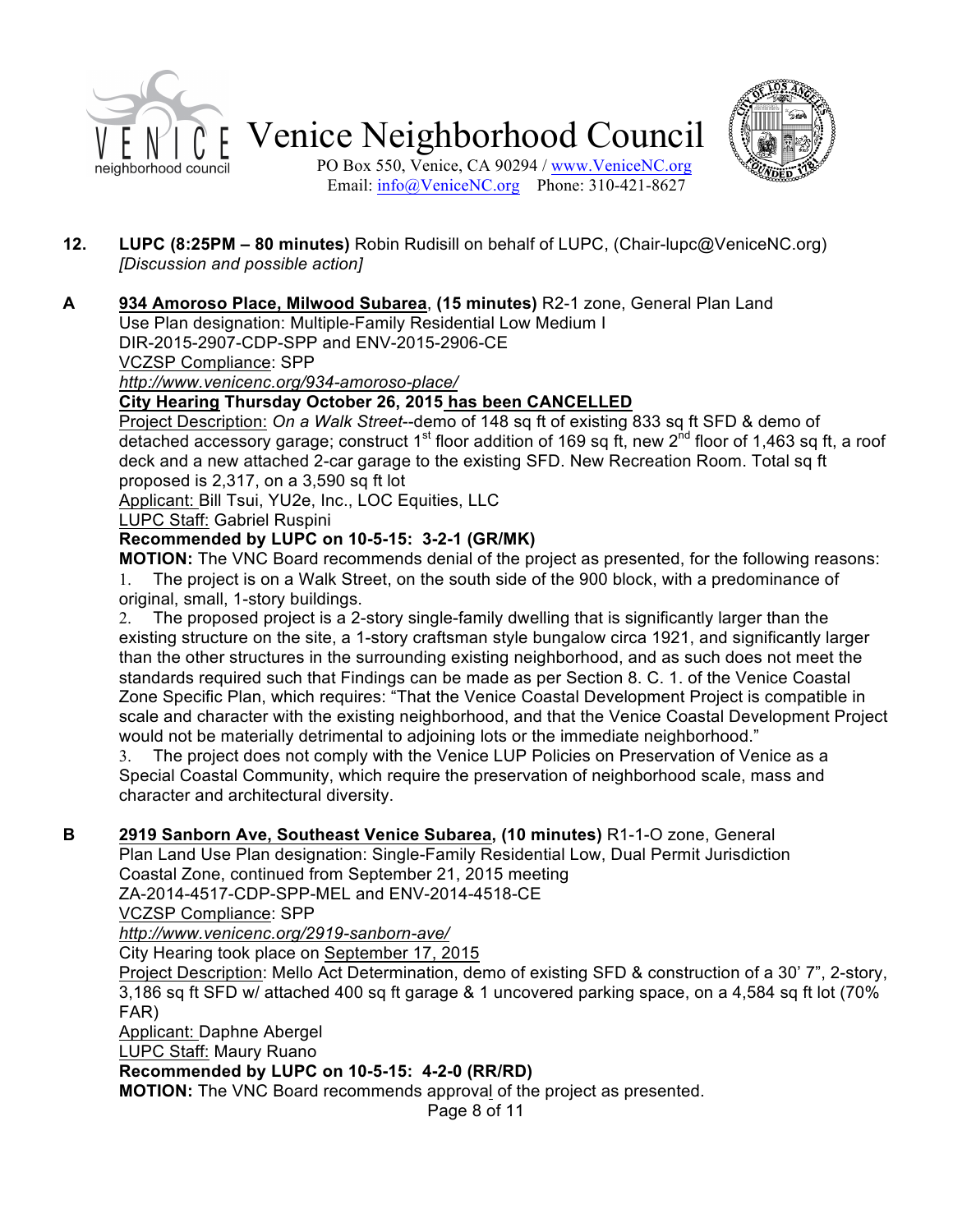



PO Box 550, Venice, CA 90294 / www.VeniceNC.org Email:  $info@V$ eniceNC.org Phone: 310-421-8627

**C 2205 Ocean Ave, Southeast Venice Subarea, (10 minute)** RD1.5-1-O zone, General Plan Land Use designation: Multiple-Family Residential Low Medium II, Dual Permit Jurisdiction Coastal Zone ZA-2015-1118-CDP-ZAA-SPP and ENV-2015-1119-CE **Recommended by LUPC on 10-5-15: 5-0-1 (RR/KR) MOTION:**

The VNC Board recommends approval of the project as a "VNC De Minimis Project."

**D 333 Windward Ave, North Venice Subarea, (15 minute)** RD1.5-1-O zone, General Plan Land Use designation: Multiple-Family Residential Low Medium II

ZA-2015-1894-CEX and DIR-2014-1514-VSO

**Recommended by LUPC on 10-5-15: 3-2-1 (MK/KR) MOTION:** The VNC Board recommends to the Coastal Commission and to City Planning that the project is not a candidate for a Coastal Exemption (CEX) and recommends that it go through the CDP process.

**E 219 Howland Canal, Venice Canals Subarea, (10 minute)** RW1-1-O zone, General Plan Land Use designation: Single-Family Residential Low Medium I, Dual Permit Jurisdiction Coastal Zone, Continued from September 21, 2015 meeting DIR-2015-2795-VSO, and Administrative CDP to be obtained from State **Recommended by LUPC on 10-5-15: 5-0-1 (RR/KR) MOTION:** The VNC Board recommends approval of the project as a "VNC De Minimis Project."

### **F Request for Change in the City Attorney's Position on CUB Conditions, (20 minutes)** Sarah Blanche, Public Strategies

## **Recommended by LUPC on 10-5-15: 6-0-0 (RR/KR)**

**MOTION:** Whereas: The City Attorney's Office has taken a position that the City of Los Angeles does not have the authority to regulate (e.g. is preempted from regulating) retailers' alcohol sales and distribution practices, and

Whereas: An examination of legal precedent implies that the City Attorney's position overstates the breadth of the State's alcohol licensing authority, ignores recent case law, and disregards the practices of multiple other California jurisdictions, and

Whereas: Substantial legal precedent exists, establishing local jurisdictions' ability to impose conditions restricting or impacting the sale, use or distribution of alcohol *if* the conditions are reasonably tailored to address legitimate zoning/land use impacts, and

Whereas: The City Attorney's position significantly undermines local communities' ability to prevent and abate public nuisances associated with the sale of alcohol by restricting the placement of conditions on, among other examples, hours of sale of alcohol, happy hours (rules and regulations), container sizes, and types of alcohol sold.

Therefore, Be It Resolved, the VNC Board recommends that Councilmember Bonin advocate for the City Attorney's Office to change its position regarding preemption and the City's authority to regulate, i.e. condition and enforce, alcohol sales and distribution practices, to reflect that:

1. The City of Los Angeles is *not* preempted and therefore does have the authority to regulate retailers' alcohol sales and distribution practices.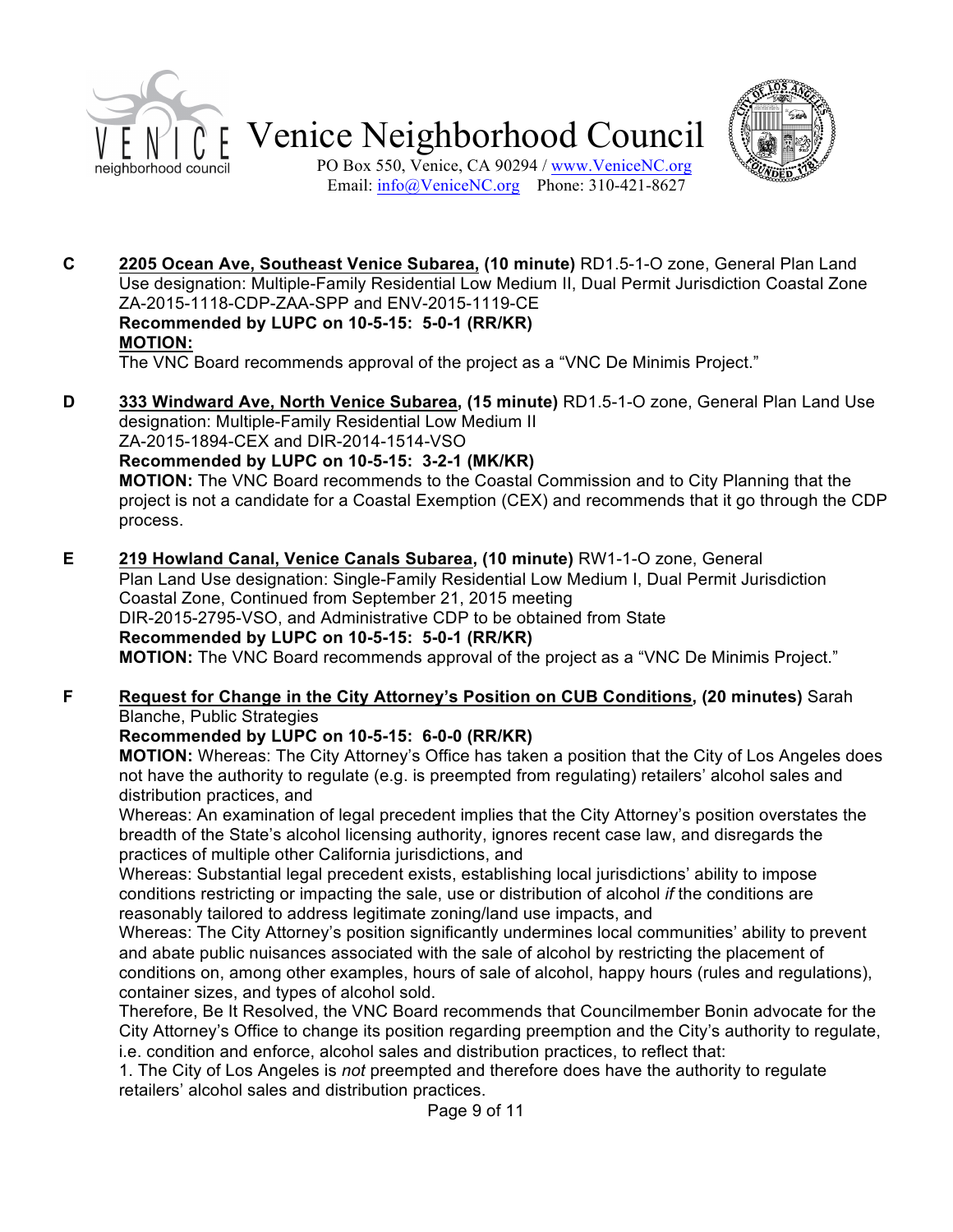



PO Box 550, Venice, CA 90294 / www.VeniceNC.org Email:  $info@V$ eniceNC.org Phone: 310-421-8627

2. Nuisance activities can be directly related to alcohol sales, thus establishing a clear nexus between local police/zoning powers and alcohol sales and thereby rendering admissible the placement on CUB permits of conditions restricting or impacting the sale of alcohol.

3. All City Personnel should allow conditions on CUB permits that regulate, i.e. condition and enforce, retailers' sales and distribution of alcohol.

## **13. New Business (9:45PM – 30 minutes)**

*[Discussion and possible action]*

#### **A Creation of an OFW Community Liaison to the Dept. ofRecreation and Parks (15 minutes)**  (Melissa Diner melissa.diner@venicenc.org)

**MOTION:** The Venice Neighborhood Council recommends the the LA Dept. of Recreation and Parks (RAP) work with a Community Liaison, to be appointed by the VNC, as a participant in the decisionmaking process for OFW Event and Film Permits. The VNC further recommends that the Dept. of Recreation and Parks notify the Community Liaison of all permit applicant info.

## **B 644 Sunset Ave, Oakwood Subarea, (15 minutes)** (Robin Rudisill)

RD1.5-1 zone, General Plan Land Use designation: Multiple-Family Residential Low Medium II ZA-2015-913-CDP-MEL and ENV-2015-914-CE and DIR-2015-762-VSO VCZSP Compliance: VSO *http://www.venicenc.org/644-sunset-ave/* City Hearing Thursday November 12, 2015, 11 am, West L.A. Municipal Bldg,  $2^{nd}$  floor Hearing Room, 1645 Corinth Ave Project Description: Mello Act Determination and demo of existing 1-story SFD & construction of a new 2-story SFD w/roof deck & attached garage, on a 4,802 sq ft lot (note: square footage of project not provided on VSO or any plans provided) Applicant: David Crimmins

**MOTION:** The VNC Board recommends approval of the project as presented.

### **14. Board Member Comments on subject matters within the VNC jurisdiction (10:15PM - 5 minutes)**

## **15. Adjourn (10:20PM approx.)**